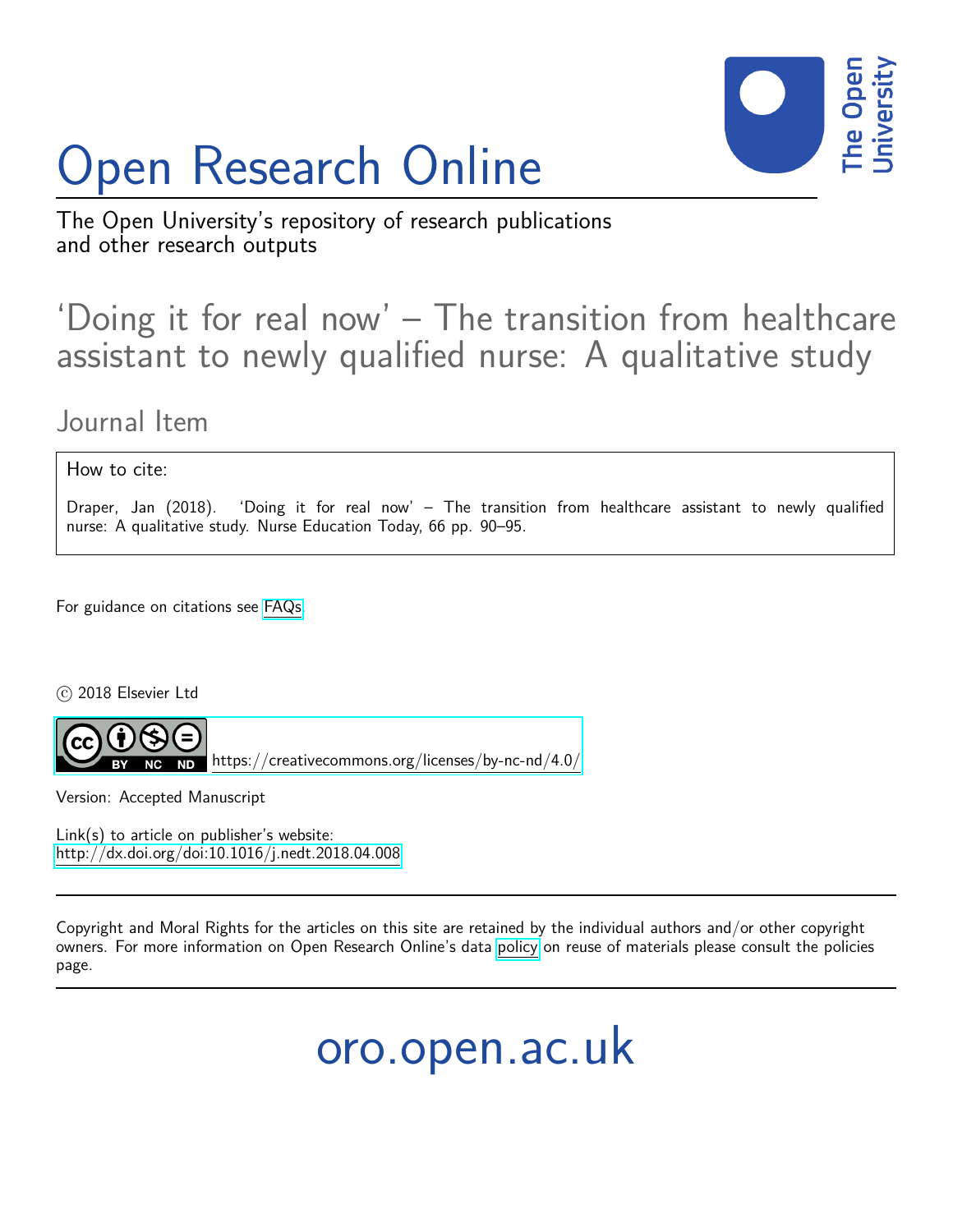#### **INTRODUCTION**

Nursing in the UK, and internationally, is facing a number of challenges including reports of falling standards of care (see for example, Francis 2013, Keogh 2013), a global shortage (Rush et al. 2013), poor retention of newly qualified nurses (NQNs) and attrition from the profession (Urwin et al. 2010).

As a result, the education and training of nurses is under scrutiny (HEE 2015). Recruiting students with appropriate values (RCN 2012), high attrition from pre-registration education programmes and evidence that previous caring experience is a predictor of student retention (Wilson et al. 2011), have created policy interest in the benefits of healthcare experience prior to entry to nurse education programmes. In England, this has led to pilots of exposure to clinical practice for aspiring pre-registration nursing students (DH 2013).

In addition to *prior* experience, many student nurses choose to work part-time as healthcare assistants (HCAs) *during* their pre-registration studies (Hasson et al. 2013a). Whilst this is predominantly for financial reasons, there is increasing evidence of wider benefits including exposure to the realities of practice (Hasson et al. 2013a, Kenny et al. 2012), enhanced decision making and team working skills (Phillips et al. 2012), and aiding the transition to qualified nurse status (Kenny et al. 2012).

However, occupying the dual roles of both HCA and student is not straightforward (Hasson et al. 2013a). Role confusion can be a challenge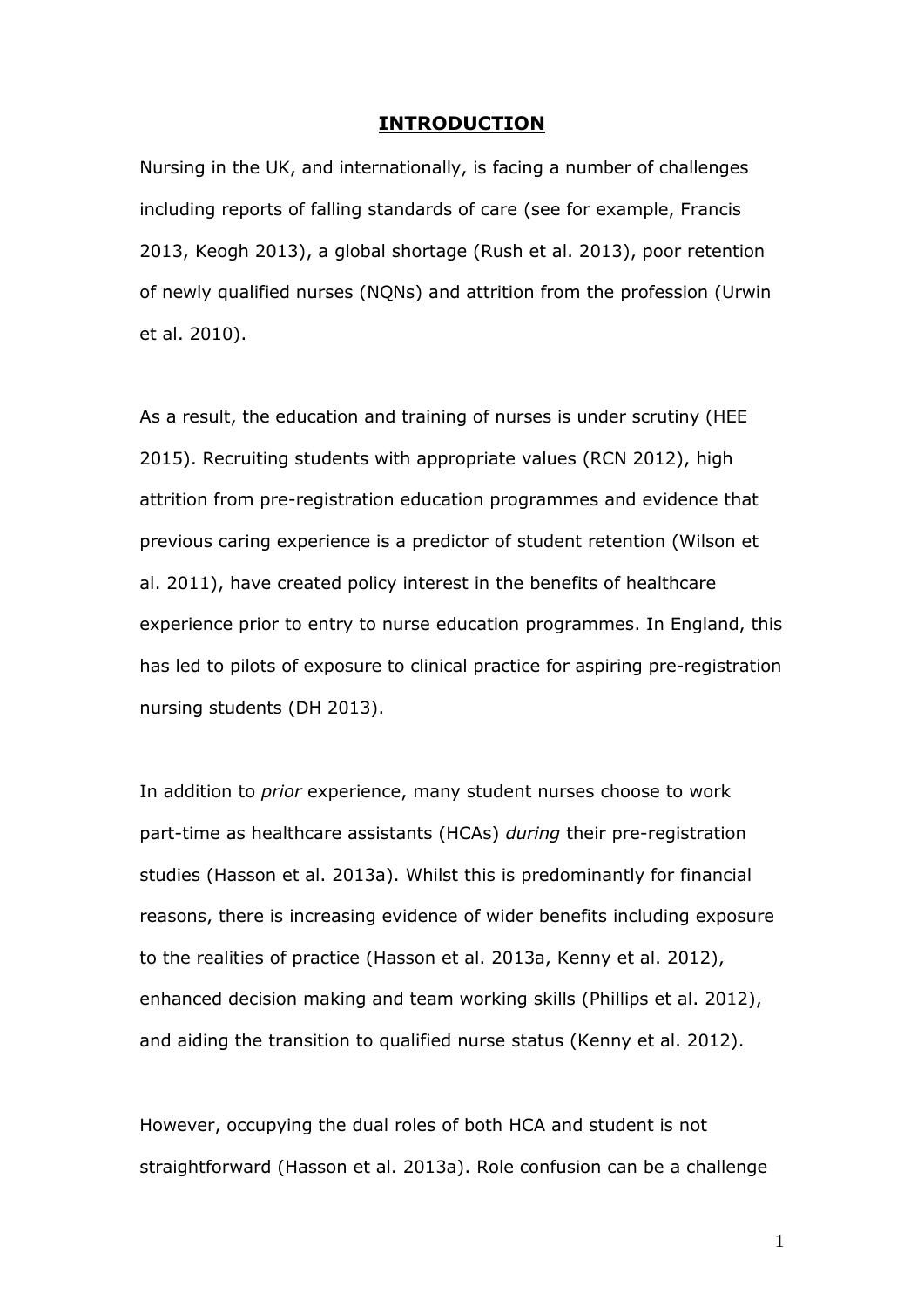exacerbated by students sometimes being used as workers rather than learners (Thomas et al. 2012), mentors having entrenched views about students' capability and, under stress, students reverting back to their HCA role (Brennan and McSherry 2007). Colleagues can also have higher expectations of former HCAs because of their previous practice. Their past experience can mean they have different learning needs (Hasson et al. 2013a) and their prior HCA identity may make it difficult for them to embrace a student mind-set (Hasson et al. 2013a). There is also the potential for replication of learning or not being able to use their student nurse skills in their HCA role (Hasson et al. 2013a), and vice versa.

#### **BACKGROUND**

The impact of prior and ongoing HCA experience on the transition from student to NQN has received relatively limited attention. In contrast, there has been increasing research and policy interest on the transition to NQN in general, both in the UK and internationally. Much of the international literature suggests NQNs find the transition to be a stressful and traumatic process (Gardiner and Sheen 2016, Higgins et al. 2010, Duchscher 2009). Those making the transition report feeling unprepared for the role (Thomas et al. 2012) likening it to being thrown in at the deep end (Feng and Tsai 2012, Duchscher 2009). Increased responsibility and accountability (Banks et al. 2011, Higgins et al. 2010), fear of failure (Gould et al. 2006), a perceived lack of clinical skills (Walker et al. 2013), feelings of vulnerability and inadequacy (Banks et al. 2011) together with the unrealistic expectations of other staff have been reported as the greatest sources of stress.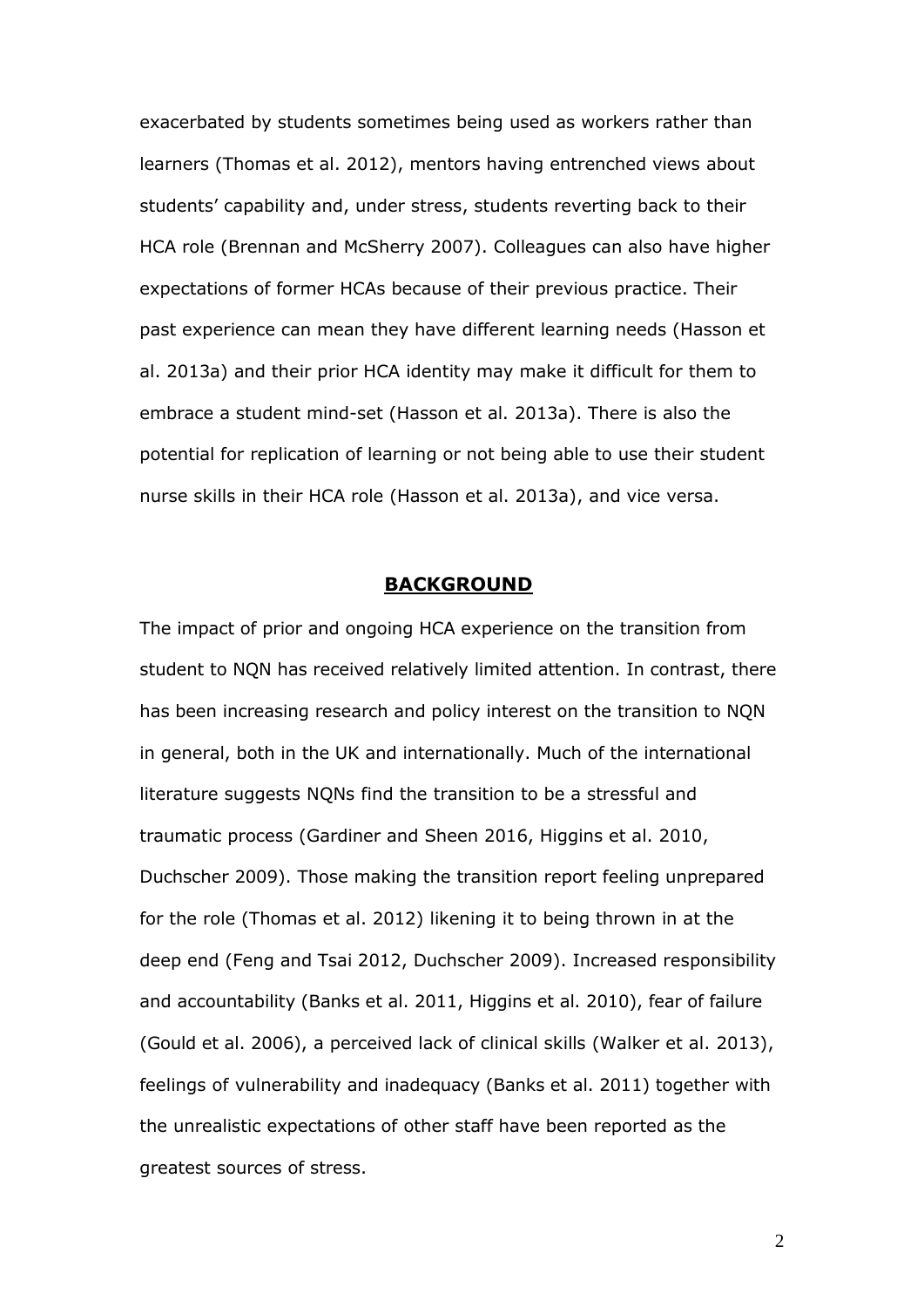The literature also identifies that resources in practice to support this transition are lacking (Banks et al. 2011, Brennan and McSherry 2007). Preceptorship<sup>1</sup> has an important role to play (Whitehead et al. 2016 and 2013, RCN 2012, Robinson and Griffiths 2009), lowering staff turnover (Rush et al. 2013), enhancing the quality of patient care (Teoh et al. 2013), reducing medication errors (Lee et al. 2009) and supporting clinical skill development (Whitehead et al. 2013). However, evidence suggests the experience of preceptorship is variable (Higgins et al. 2010, Robinson and Griffiths 2009) and that the training (Rush et al. 2013), protected time and resources to support preceptorship (Whitehead et al. 2013, Banks et al. 2011) are not always in place.

In addition, education preparation programmes may not always equip students with the necessary skills and knowledge for independent qualified practice (Feng and Tsai 2012, Higgins et al. 2010) or prepare them for the experience of transition (Duchscher 2009, 2008). Programmes may also perpetuate a gap between the *ideal* world taught in universities and the *real* world of practice (Teoh et al. 2013). Students may enter pre-registration education with unrealistic expectations of what is involved (Wilson et al. 2011) and underestimate the preparation required for their roles as NQNs (Newton and McKenna 2007). These concerns and others such as high attrition (Banks et al. 2011, Lee et al. 2009), stress and retention (Robinson and Griffiths 2009) and poor job satisfaction (Banks et al. 2011) have led to continuing scrutiny of this

 $1$  The term 'preceptorship' has different meanings internationally. In North America, Australia and New Zealand it means the mentorship of student nurses. In the UK it refers to the support of newly qualified practitioners. This paper uses the latter interpretation.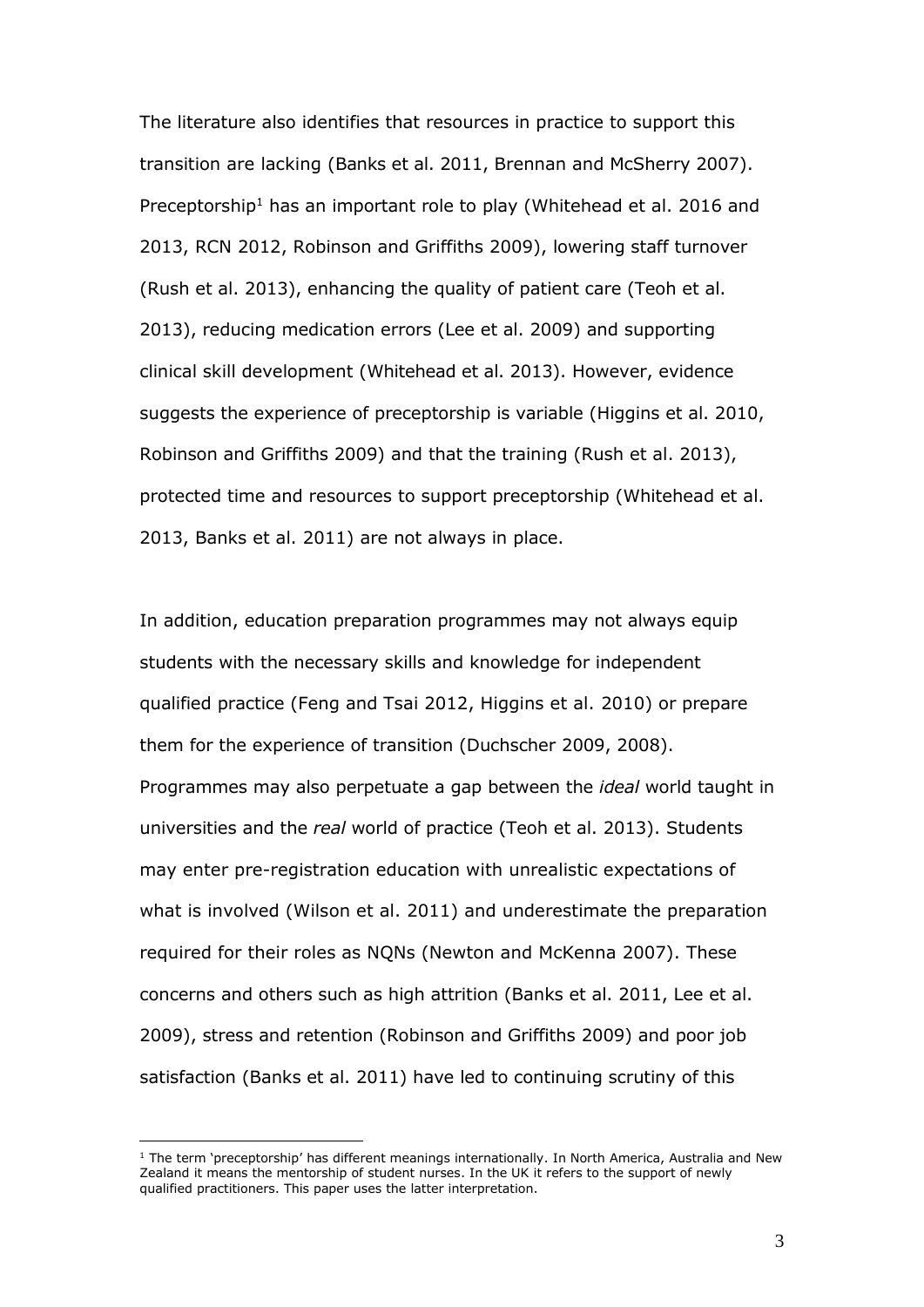transition process. However, the influence of previous employment as a HCA on students' experiences of this transition is relatively underresearched and therefore provided the rationale for this study.

#### **METHOD**

#### **Setting**

The programme under investigation is a unique, part-time, practice-based distance learning course delivered across the UK (excluding Wales) and designed for HCAs employed and sponsored by their employing organisation. It is therefore different to the three year full-time, campusbased nurse education model predominant in the UK. The programme helps organisations invest in their HCAs and 'grow their own' registered nurse workforce (adult and mental health) and widens access to higher education. Students remain employed as part-time HCAs for the duration of the four year programme, gaining practice experience in the organisations in which they work as HCAs and in complementary and contrasting practice learning environments. They therefore have significant experience of working in healthcare before embarking on preregistration education, are familiar with their work setting and colleagues and occupy dual roles as both students and HCAs. The project set out to explore the extent to which this prior and concurrent experience of being a HCA influenced the transition to NQN. Working within an interpretive paradigm and strongly influenced by transition theory (see below) a qualitative approach was adopted.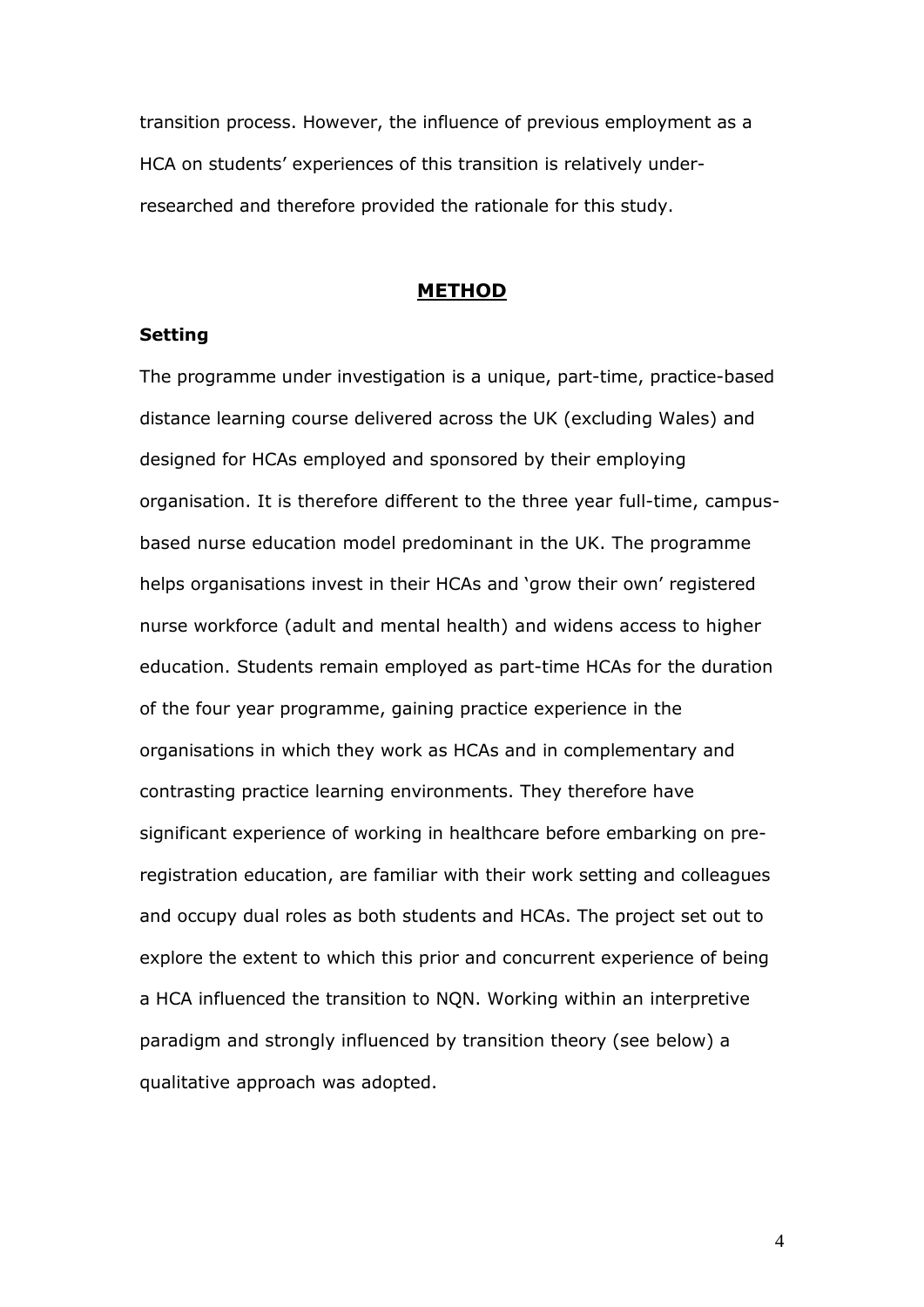#### **Sample**

The cohort under investigation was educated at Diploma of Higher Education level, prior to the move to all-degree programmes in England from 2013 onwards. As part of the programme's widening access philosophy, the entry criteria were set at the minimum required by the Nursing and Midwifery Council (NMC), the regulatory body for nursing and midwifery in the UK. Therefore in addition to their dual roles as both students and employed HCAs, students also entered the programme with comparatively lower academic qualifications than those at other universities in the UK.

Letters inviting participation were sent to 223 former students from across the UK who had qualified within the previous six months, followed by a reminder letter a number of weeks later. The resulting self-selecting sample ( $n=14$ ) included both men and women (3, 11) and adult and mental health nurses (10, 4) with an age range of 27-62 years (mean=44). We had hoped to recruit up to 30 participants so the low response rate was disappointing and could have been related to contact details having changed and the longer than anticipated timeframe between qualification and the letter of invitation. The time taken to gain ethical permission, due to prolonged National Health Service (NHS) approval processes, meant that nine months elapsed between students' registration as NQNs and the invitation to participate. However, this delay arguably enabled a longer term reflection on their transition experience.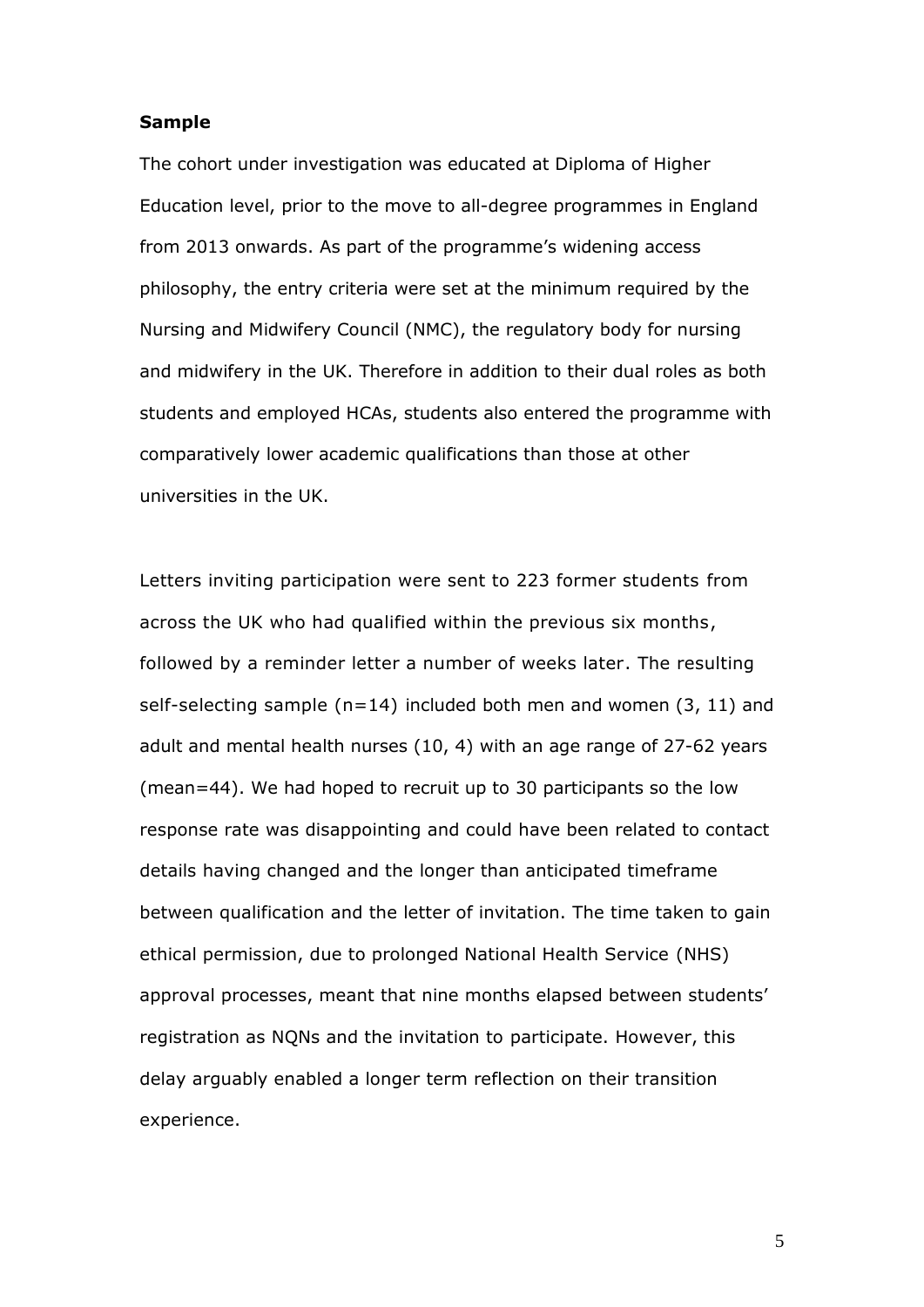Ethical approval was granted from the NHS and the university. The ethical principles of confidentiality, anonymity and informed consent were upheld throughout the study. Signed consent was obtained (via a tear-off section on the participant information sheet) and participants reassured they could withdraw at any stage.

#### **Data collection**

To accommodate the dispersed geographical spread of participants,

telephone interviews were used to explore the following questions:

What were their recollections of the immediate experience of the transition to NQN? What was good and less good about their experiences of this transition? What were the key challenges they experienced? What were the mechanisms, resources and people they drew on to support the transition? What were their perceptions of the extent to which the education programme prepared them to function as a NQN? What additional resources would they have found useful?

Interviews were digitally recorded (the average length was 45 minutes).

#### **Data analysis**

Following verbatim transcription, transcripts were read twice by two of the research team in order to become familiar with the interview data. NVivo8 software was then used to generate a set of initial coding categories. These categories were then scrutinised by the same two members of the research team to identify similarities and differences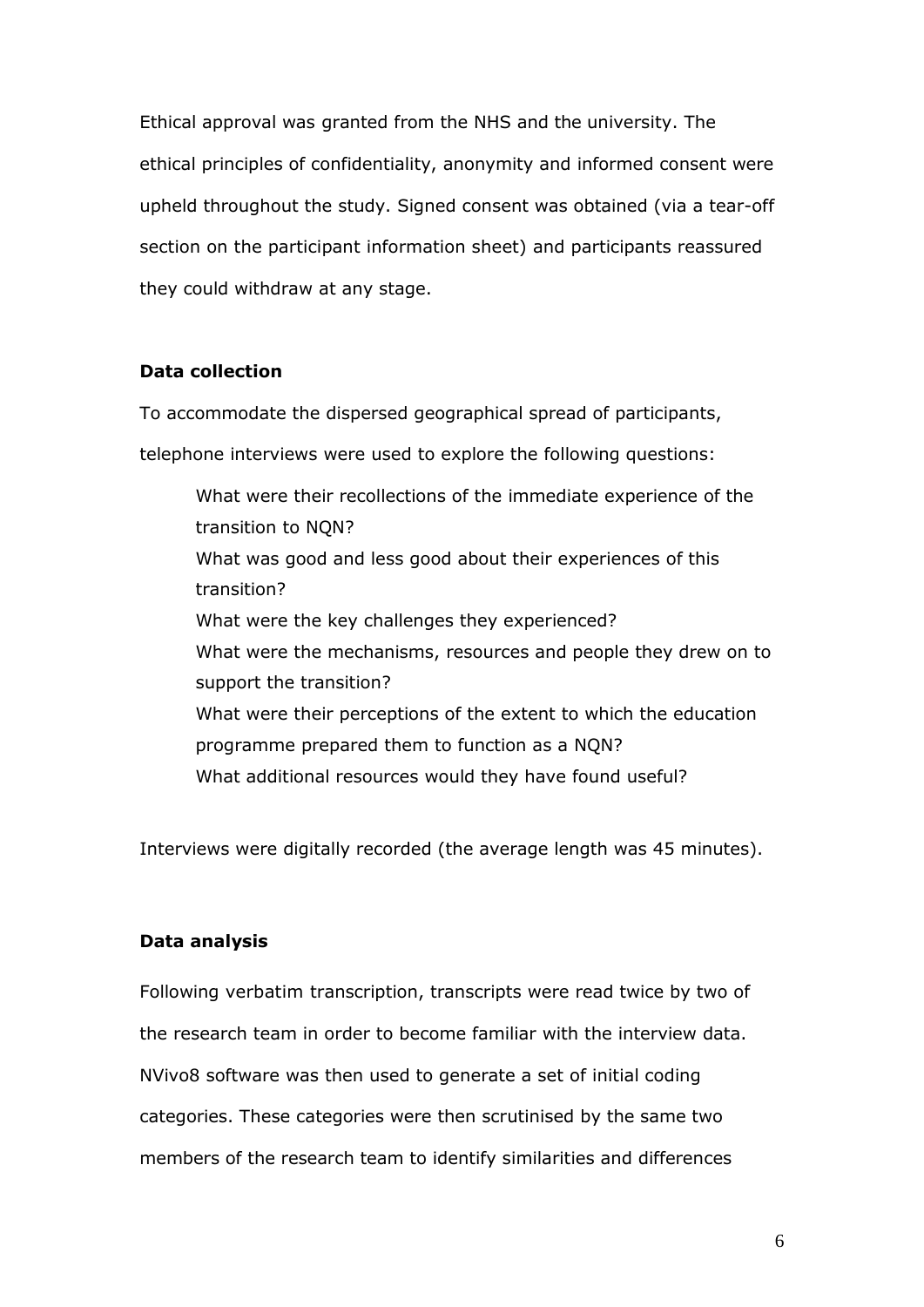and then organised into overarching categories. These were then further refined resulting in the final four themes. Three of these themes – *In at the deep end*, *Changing identities* and *Coming together –* described the experience of transition, whilst the fourth – *Scaffolding* – described the support networks needed to assist transition.

#### **FINDINGS**

The early stages of transition were characterised by the experiences of *In at the deep end* and *Changing identities*.

#### **In at the deep end**

This theme captured accounts of the early stages of transition from

student to NQN. One participant made specific reference to the period of

waiting for their  $PIN^2$ , capturing the 'no man's land' experience of

transition:

1

The time between waiting for your PIN and actually becoming a staff nurse…you are sort of…in like no man's land, waiting, because you are not a student and you are not a staff nurse.

Participants frequently talked about the increased responsibility of their new role, with one feeling she was 'put in the deep end and didn't know what to do'. Another commented on the impact of working independently and not having the direct guidance she was used to as a student:

I think it is because you are suddenly responsible. Before, somebody was there to guide you. I know you have still got someone to guide you, but before you were always working under somebody and now you are on your own.

 $<sup>2</sup>$  Following successful completion of pre-registration education, registration with the NMC entails</sup> receiving a Personal Identification Number (PIN). Students are not allowed to practise as registrants until they have received their PIN.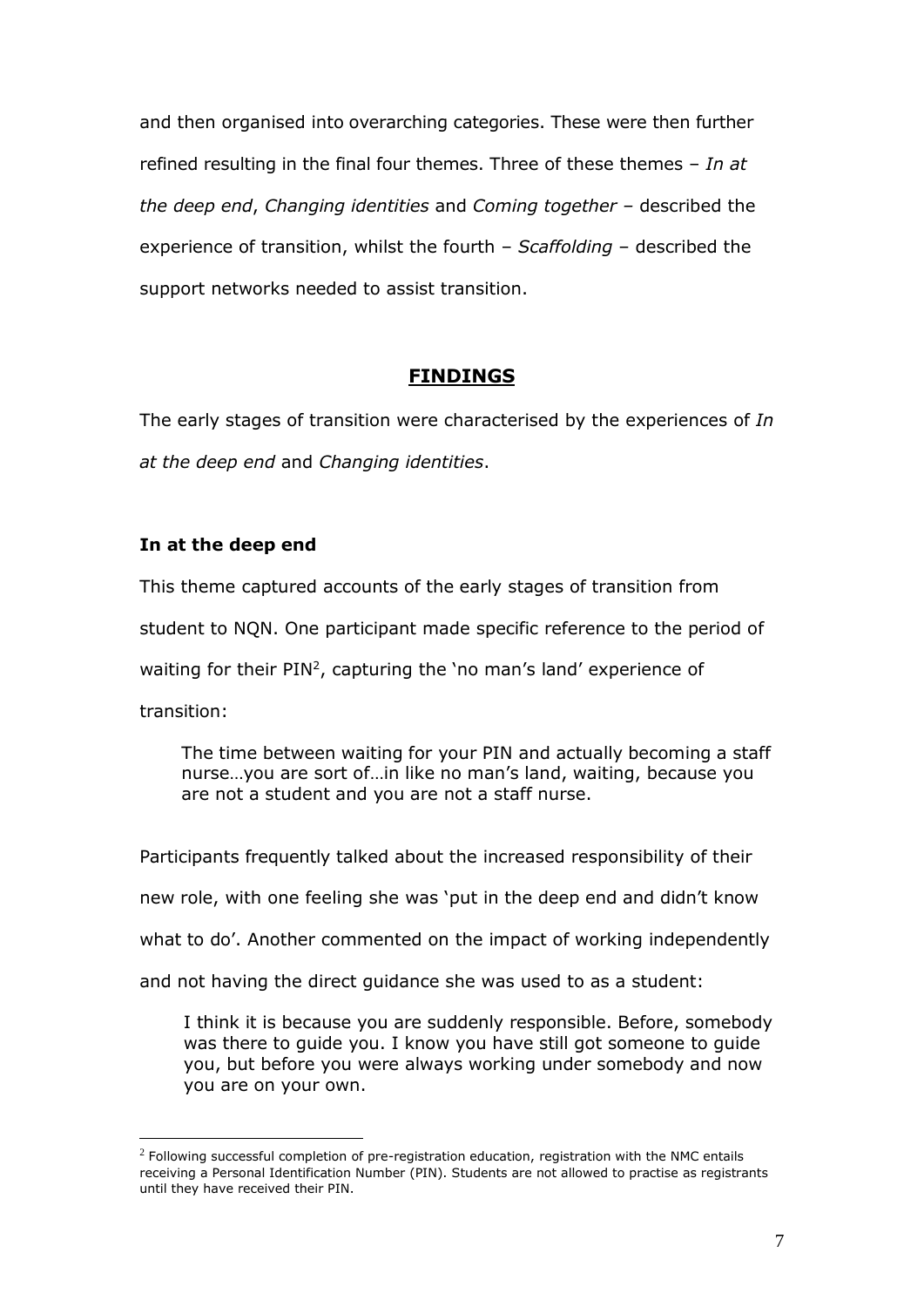They also talked about how this increased responsibility made them take more time over tasks, for example medication rounds, even though this risked them being labelled as slow. This heightened sense of responsibility also encouraged them to ask questions if they needed help or to question practice:

I am not afraid to turn round and say now 'Well I don't think that is the right way to do this.' If you see something maybe you think could be done better, then it is up to you to speak out.

Participants commented on how this increased responsibility raised the

expectation of others around them and how they were now perceived by

patients and relatives as a person in a position of authority:

I remember one of the first few weeks, a patient came up to me and said 'Staff Nurse, can I have a word?' and I just stood there and they went 'Excuse me' and I went 'Oh yeah, that's me!' You are a student for so long and then you are a staff nurse!

For a number of participants the first day at work as a staff nurse was a

significant and 'scary' event. The increased responsibility and no longer

having the supportive 'shield' of a mentor, was clearly recognised by

participants:

There wasn't somebody at your shoulder…It's just a sudden realisation you know, the buck stops here.

There was also a realisation that being a qualified nurse was far more

complex and busy than previously imagined. The reality of the NQN role

came as a shock, especially the demands that kept them away from the

bedside:

…for instance the other day, I came in at half past one and I was sat behind the desk until 4 o'clock sorting out paperwork and answering the phone, speaking to relatives and it was like 'where has the time gone?' I had not done any patient care because I was taken up with all that paperwork. So that was a big shock.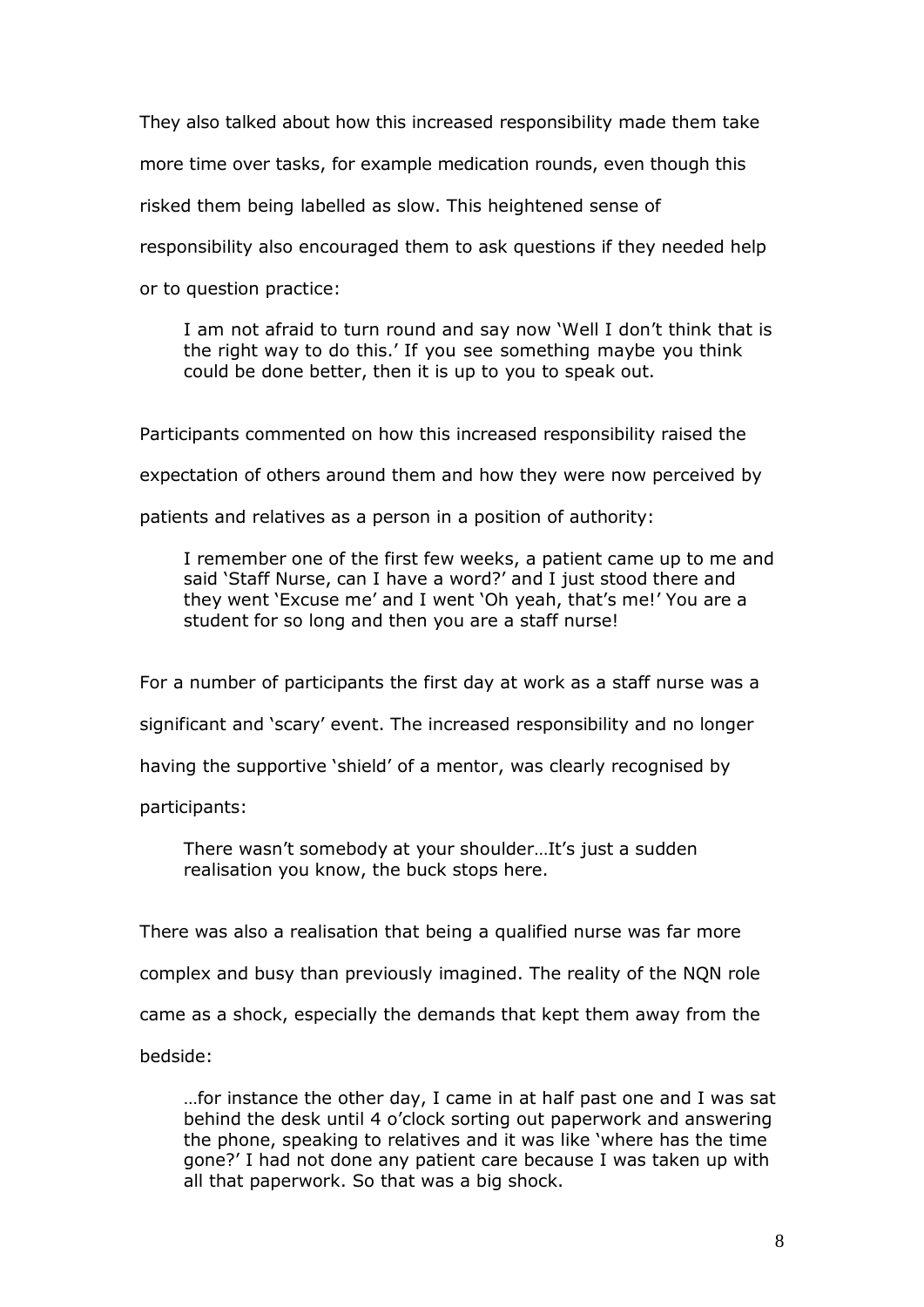#### **Changing identities**

As previously described, all participants remained employed part-time as HCAs whilst students, which meant that they had two identities throughout the programme. They were well known as HCAs by their immediate team, including other HCAs, and yet they were also student nurses. The transition of these students was therefore complicated by their continuing identities as HCAs. From their accounts, it was possible to see these identities changing as they made the transition from HCA to student, and then from HCA to NQN.

#### *HCA to student*

Participants talked about the impact of their dual student and HCA

identities and how they often had to remind colleagues that they were

also student nurses:

They expected you to carry on with your HCA role, you know, your colleagues. I think it was difficult. You had to say 'Look, I am a student here', you know.

Repeatedly returning to their HCA role throughout the entirety of the

programme, they became accustomed to pivoting between roles.

However, they continued to feel a strong allegiance to their HCA

colleagues and to their own HCA roots:

I don't want to be seen as someone who has forgotten where she came from.

For some participants however, managing these simultaneous identities

created some tensions, with one describing how she sometimes reverted

back to her HCA role to help manage this tension:

The thing I probably did find most difficult, actually going up the ladder from HCA to student and then to a staff nurse. And that is the bit I found much harder because I would sometimes revert back from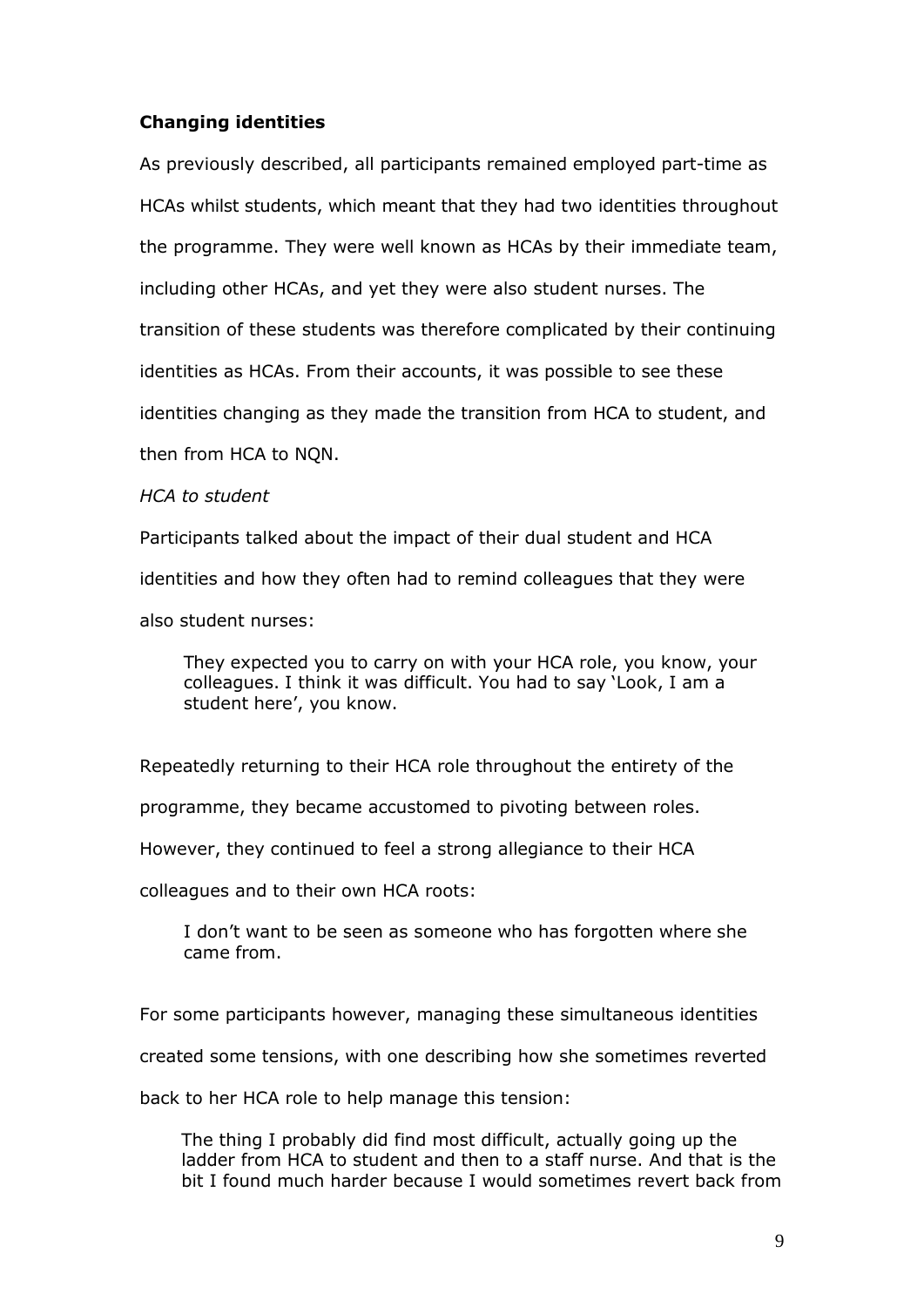a student to a HCA and that was difficult for me.

Mentors played an important role in helping students to protect their student identity and supporting their learning in practice.

#### *HCA to NQN*

Awareness of their previous HCA identities was also evident as they talked about their transition to NQN. Whilst they knew they had to 'let go' of their former HCA role, some spoke of their initial concerns about losing touch with their former HCA status. As NQNs however, they were aware of the implications of this new identity and how this might affect relationships with former HCA colleagues. One participant was very aware of the impact of her previous HCA status on her new peer relationships which made it difficult for her to change from being 'one of them':

Because the HCAs were my peers previously, I found it difficult to say to them 'Could you go and do this for me please?' because I was one of them, you know.

Despite some of the tensions associated with these dual roles, their previous HCA experience enhanced the way, as Registered Nurses (RNs), they now related to other HCAs, affording a deeper appreciation, value and respect for the contribution HCAs made to the team.

As well as the adjustments participants made, their former HCA colleagues also had to recognise the change in identity of their colleague and renegotiate relationships:

People had to try and realise that I was a staff nurse and not just a student anymore. That was quite difficult for other members of the team…Eventually they did come around to the idea that I actually was not 'one of the girls' anymore.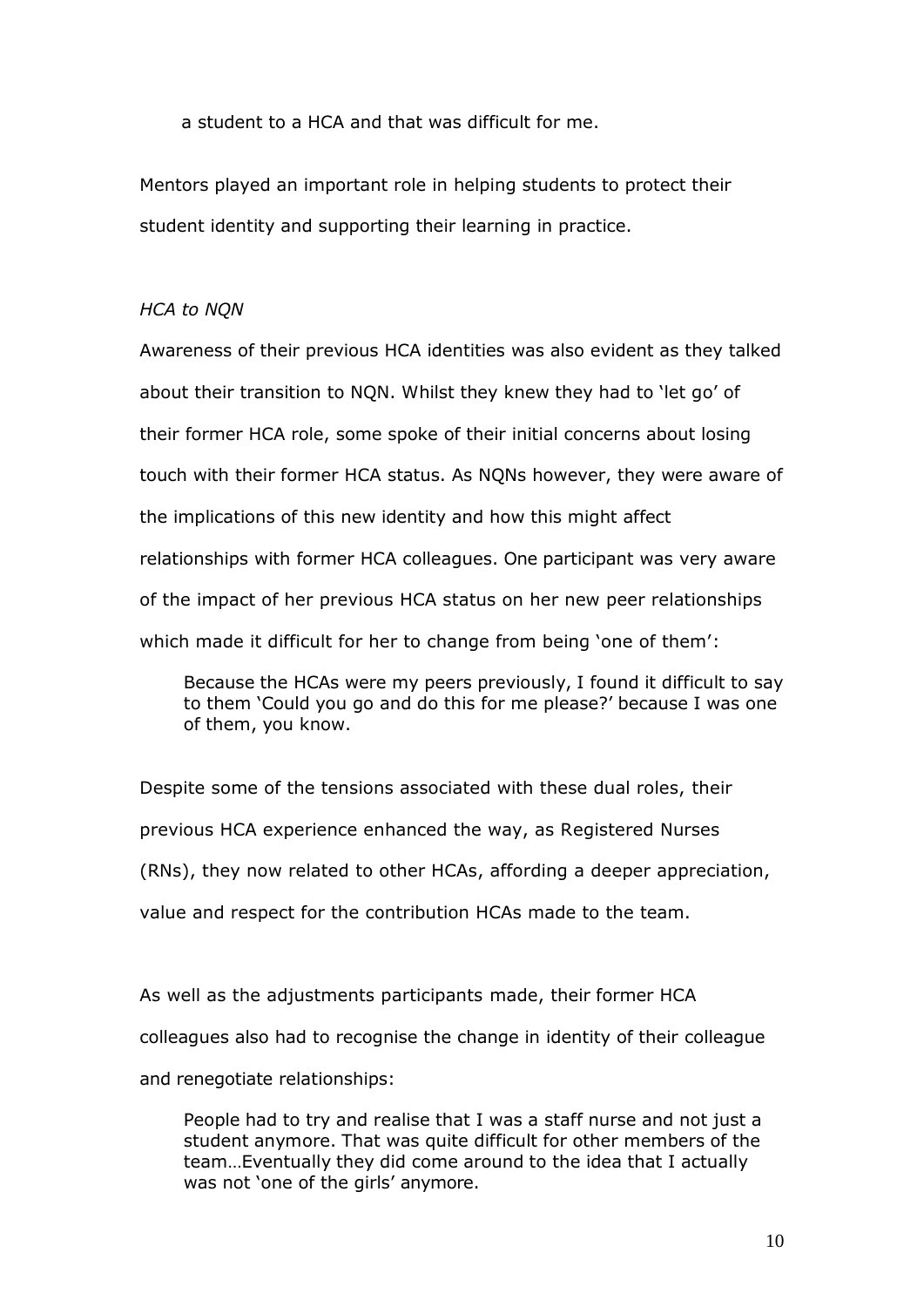#### *Uniform*

Those working in hospital settings often made reference to the impact of

the change in uniform on becoming a NQN and its significance as an

external symbol defining their new identity:

The actual day that you changed your uniform, you know, you changed from your grey to blue, it was just a sudden feeling that right, this is it. You know, you are doing it for real now.

Some spoke of how this change in uniform suddenly made them visible

to people and how this contrasted with their experience of being a

student. For example, one participant said that 'When I had my student

nurse uniform on they would walk straight past me' and another said:

When I first put my uniform on all the people who never gave me the time of day, all of a sudden were stopping to ask me questions.

The change in attitude towards them as a result of this change in uniform

came as a surprise:

You wouldn't think that just the colour of the uniform would make such an impact but it does. It wasn't until I had gone through those transitions that I actually noticed that.

#### **Coming together**

Over time, the earlier stages of transition gave way to the experience of *Coming together* and their familiarity with people, place and routines appeared to be a key factor in facilitating this.

As they grew in confidence, they became less anxious and began to feel more comfortable in their role. They described the satisfaction of being able to apply their knowledge in practice and the resulting impact on patients: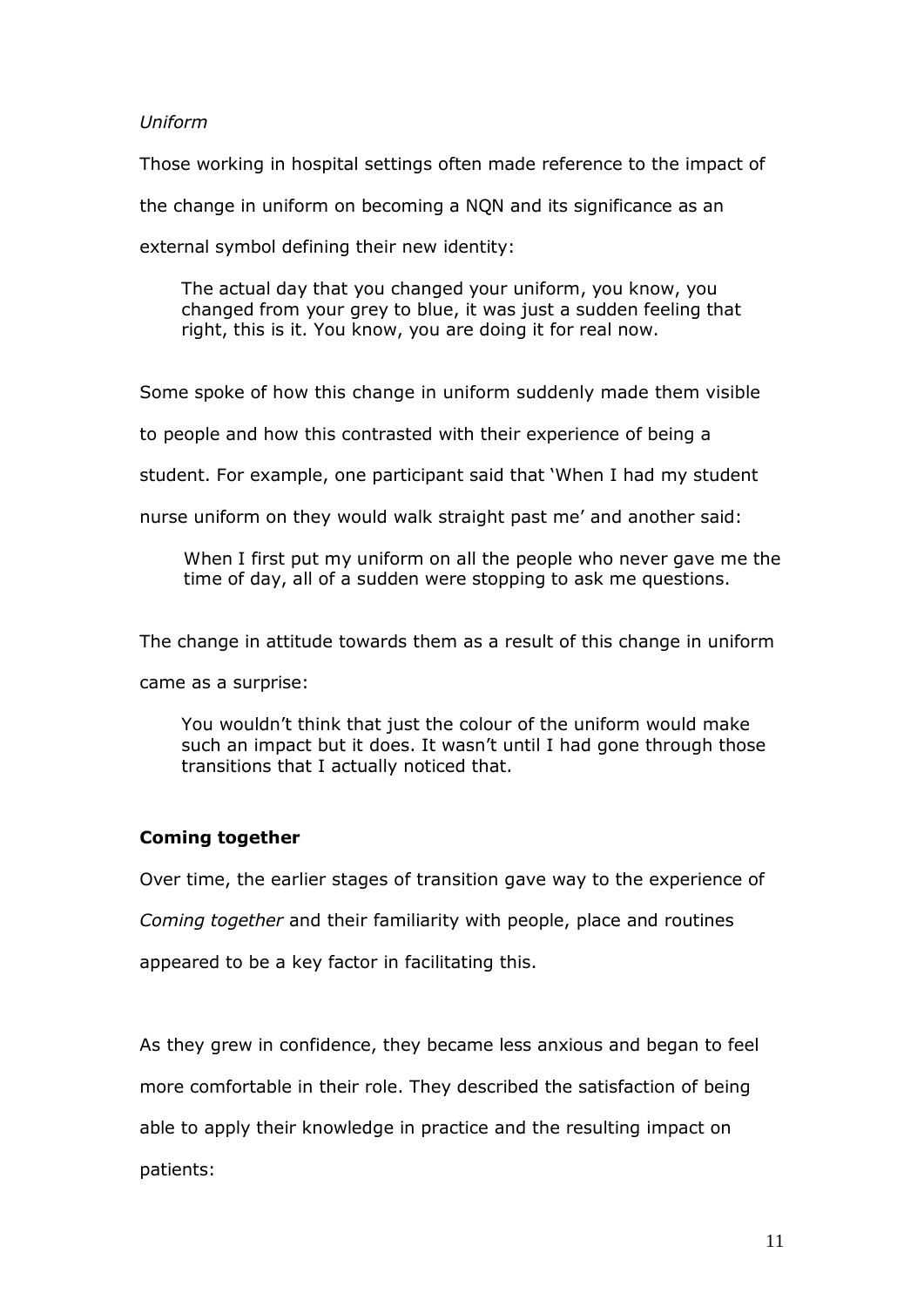Your confidence grows and your knowledge grows and, you know, you do become a more confident practitioner and I am sure that must show for the patients as well.

Some described how they felt able to challenge and question more experienced colleagues:

You know, you find your feet. When the doctors come onto the ward, you know, I find now I'll maybe question things and decisions they are making.

One participant described how her growing confidence and adjustment to her role enabled her to 'let my practice talk'. This feeling of increasing confidence was shared by most participants although they recalled it occurring at different times. For some it took place after about three months but for others it was up to six months. Those who experienced a shorter transitional period attributed this to remaining in their previous HCA work location once qualified. Eleven of the fourteen participants remained in the area in which they had formerly worked as HCAs. They considered this an advantage as they were familiar with the routine, the people and the infrastructure and therefore knew who to approach for advice. This familiarity and 'feeling of belonging' meant they were free from other anxieties associated with their NQN role:

You know the routine, you know where things are. You know the procedures. You have seen things done time and time again, so I think that actually did help because you knew the way the ward worked.

#### **Scaffolding**

The whole of this temporal process was supported by the *Scaffolding* of informal and formal support, which were stabilising structures supporting their changing identities through the transition phase.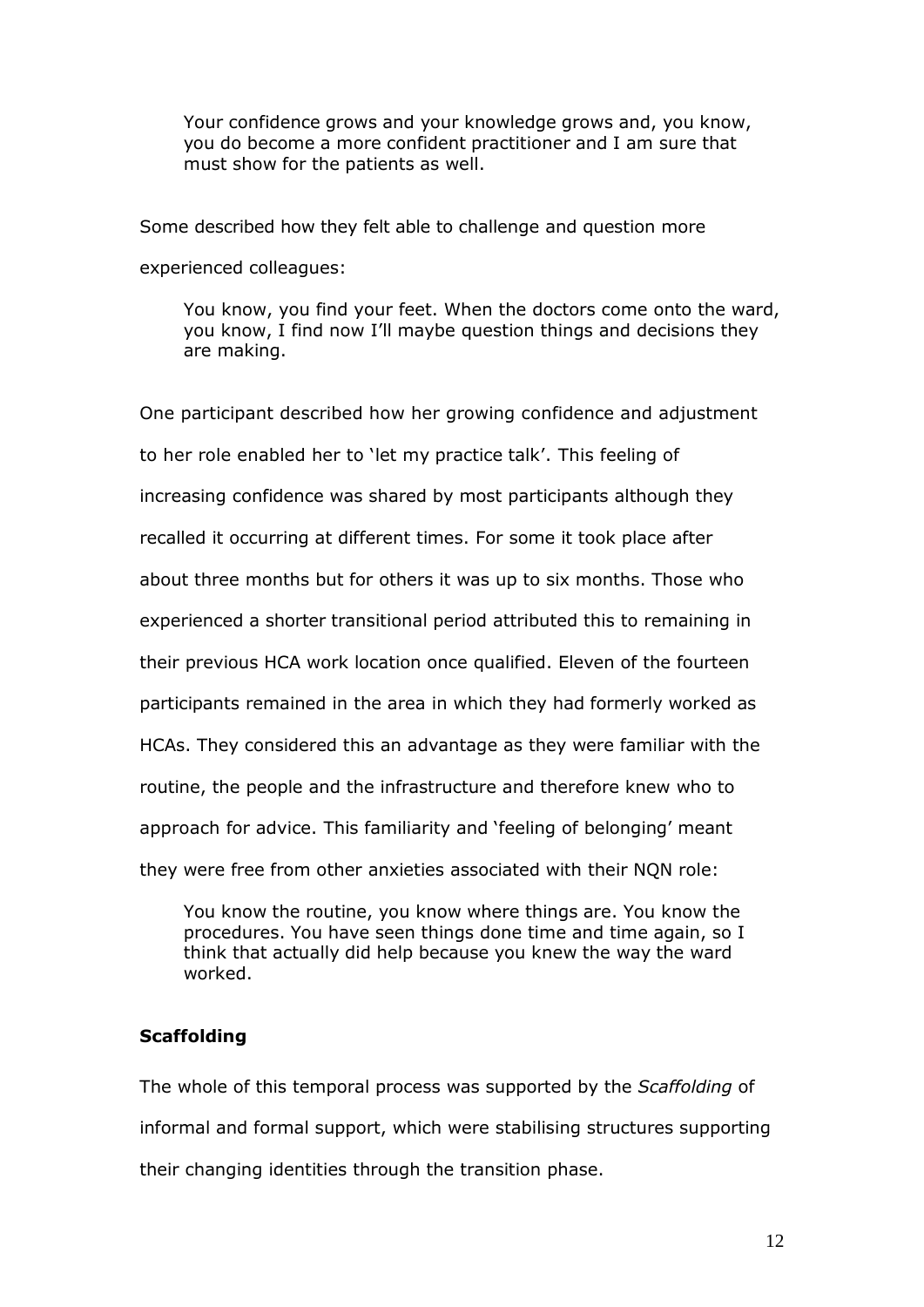Informal support was provided by family, friends (some of whom were also nurses) and by workplace colleagues, particularly those who had themselves recently made the transition to NQN. Formal support structures included preceptorship, which was considered highly important during this transition period. Preceptors played a key role in developing the confidence of the NQNs and taking them 'under their wing':

I think that is essential when starting out…you need to be able to have somebody there that you can turn to.

However, despite its obvious importance, participants' experiences of preceptorship were varied, with some describing excellent preceptorship support and others whose preceptors were not readily available:

The time that I needed her most obviously she wasn't there and because the ward is so busy…you know, I felt really, how should I say it, at a loss.

Participants also talked about the extent to which the programme had prepared them for their work as a RN. They valued the course, the high quality support, how it equipped them with the necessary skills and knowledge, how it enabled them to 'see practice through fresh eyes' and make connections between theory and practice.

#### **DISCUSSION**

Findings reinforce the existing literature, described earlier, to suggest there is an overarching transition process that all NQNs navigate, irrespective of whether or not they have been HCAs. However, these students who continued to work as HCAs during their nursing course faced a complex interaction of roles and a number of ongoing transition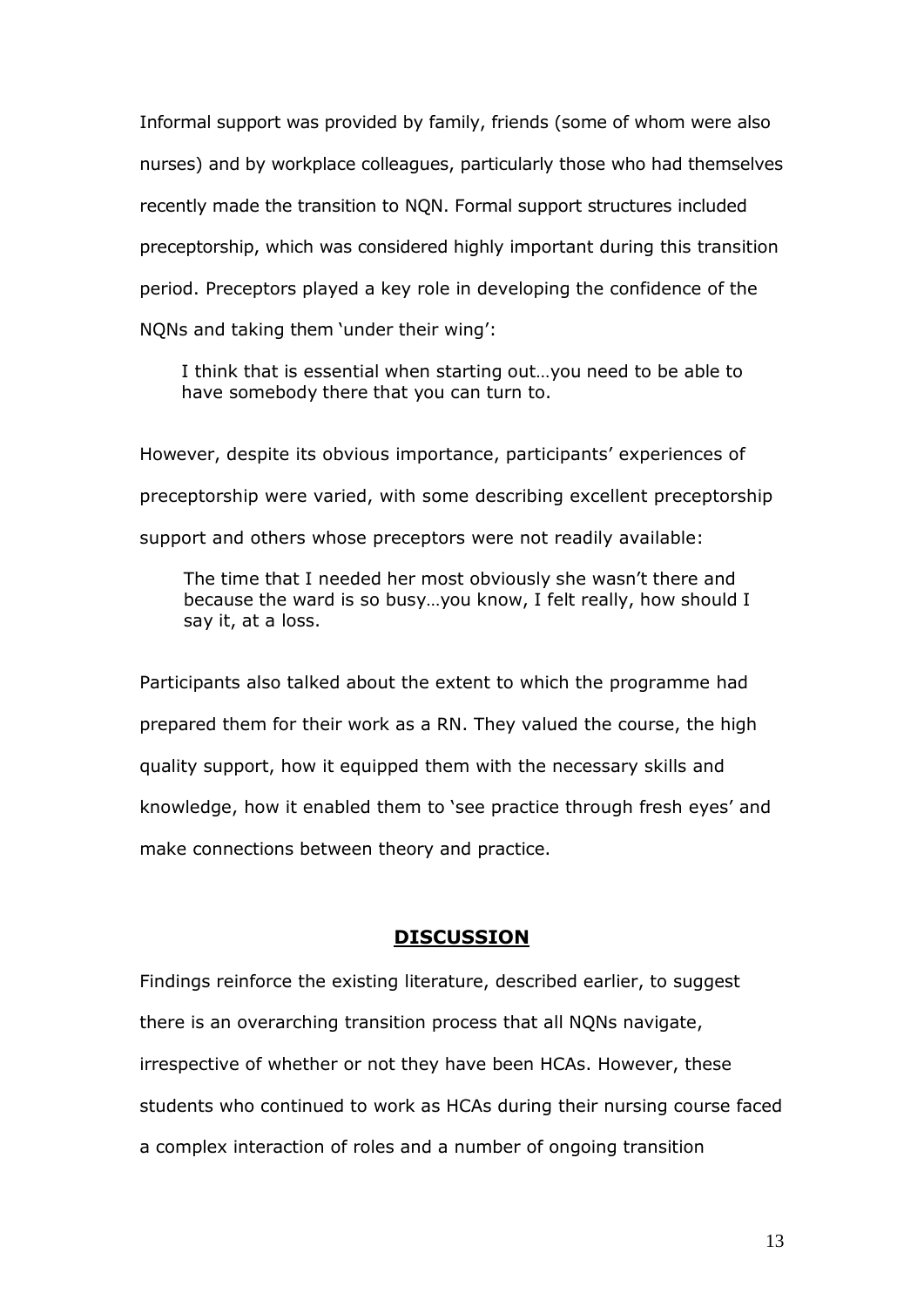experiences. They described the pivoting between being an HCA and a student, their constant juggling of the two roles, and how they negotiated different identities and relationships amongst peers. Despite some of the challenges, their familiarity with people, places and routines, gained through their HCA experience appeared to play an important role in facilitating transition, particularly if they stayed in the same clinical area as NQNs.

#### **Transition theory**

Van Gennep's theory of transition (1909 [1960]) was used to theoretically illuminate the study's findings. An early 20<sup>th</sup> century anthropologist interested in the way people make and mark life course transition, Van Gennep proposed that individuals move between fixed positions throughout the life course. He was not particularly interested in the position held by the person, but rather the *passage* or *movement* between positions. He suggested that irrespective of the positions between which people moved, a common and recurring pattern was discernible. He described this pattern in terms of three phases – separation, transition (or limen) and incorporation – which he called *Rites de Passage*. *Separation* (or the pre-liminal phase) was characterised by the removal of the individual from his or her 'normal' social life. *Transition* or *limen* (meaning threshold) was a stage between social statuses where the individual no longer belonged to the previous status but had not yet completed the passage to the next. This transitional or liminal phase, in which the individual occupies a non-status or 'no-man's land', was regarded by Van Gennep as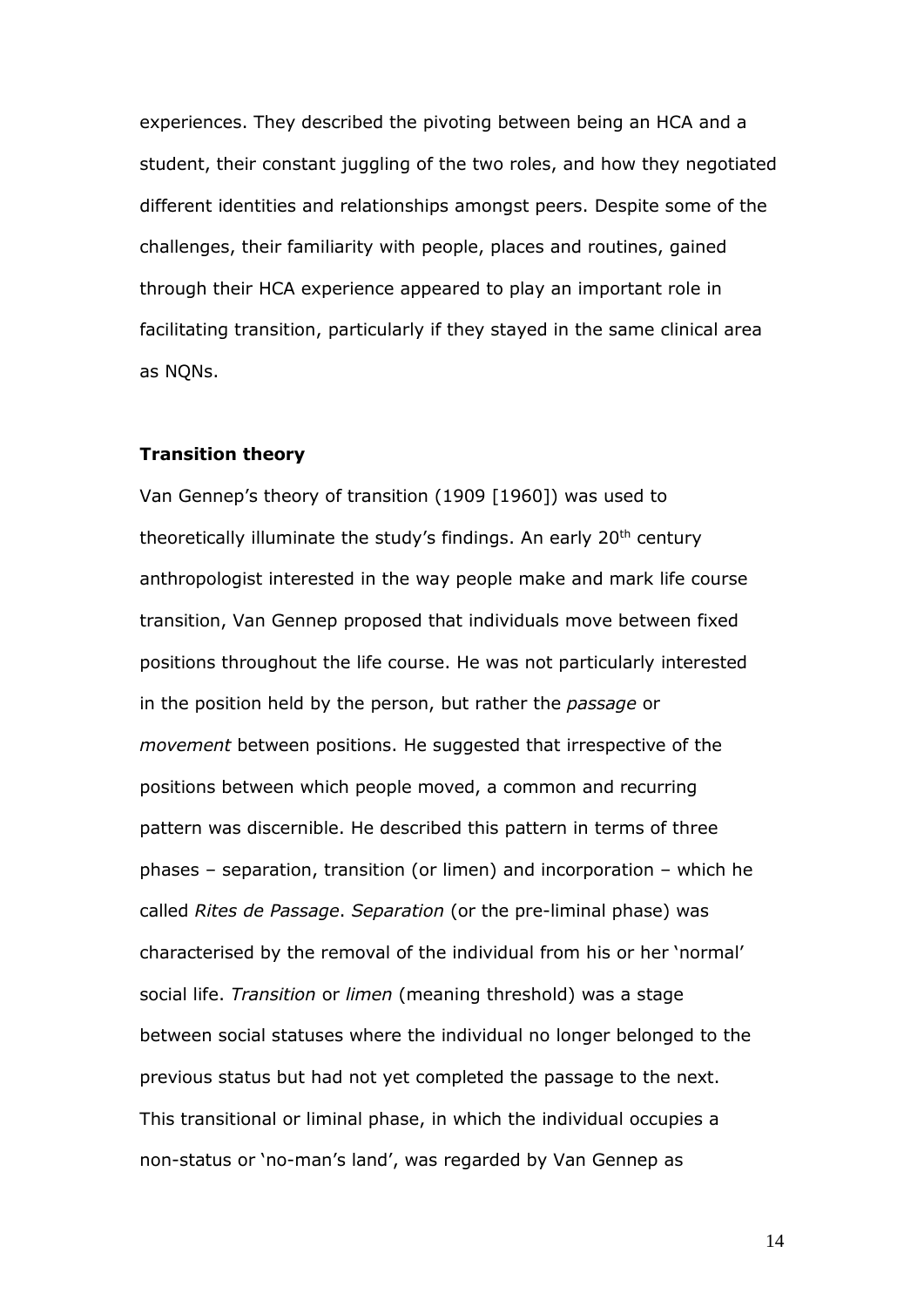potentially threatening and harmful. *Incorporation* (or the post-liminal phase) was associated with rituals marking the completion of the passage to the new identity. Through the phases of *Rites de Passage* therefore, the individual enters as one kind of person and emerges as another.

Victor Turner (see for example, 1977) developed Van Gennep's work and was particularly interested in the liminal phase of transition. Turner described people in this liminal phase as 'initiands' or 'threshold people', who have a shared experience and equality with fellow initiands and who form a 'community of passengers' or 'communitas'. Turner also argued that the changing identities associated with the liminal phase can be both disorienting and yet also create new opportunities. The disorientation eventually passes, with structure to stabilise it, and the liminality ends. For Turner, transition was not merely a 'one off' event but was a continuous process and 'a set way of life' (Turner 1977, p.37).

In the context of organisational change, Bridges (2003) similarly describes transition as occurring in three phases: *Letting Go*; the *Neutral Zone* which is a 'nowhere between two somewheres' (Bridges 2003, p.37); and a *New Beginning*. These phases resonate with Van Gennep's *Rites de Passage*. One of the limitations of *Rites de Passage* however, is the implication that transition is linear and sequential. In contrast, Bridges' (2003 p.100) three phases represent transition as 'curving, slanting and overlapping strata':

'Each of these processes starts before the preceding one is totally finished. That is why you are likely to be in more than one of these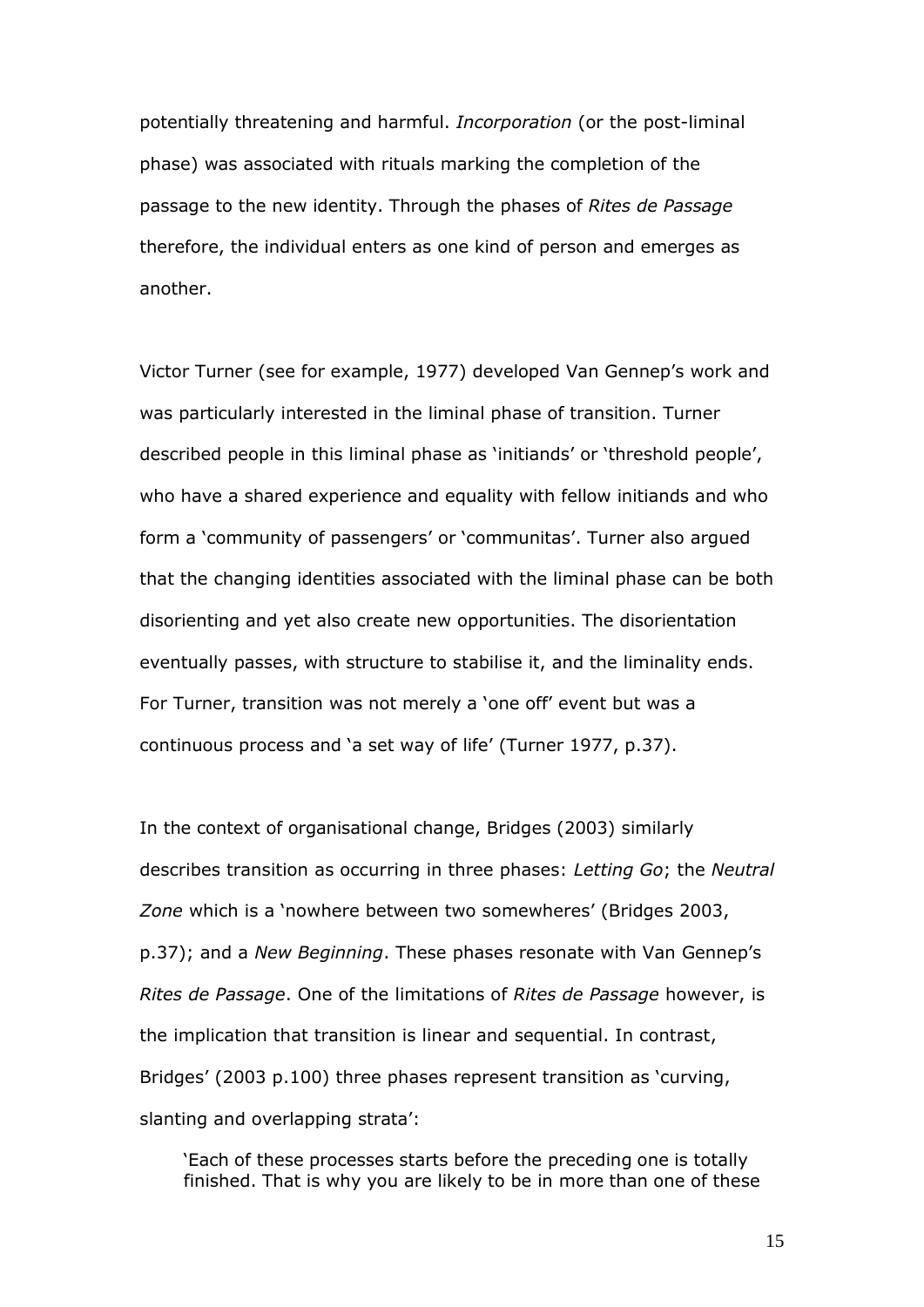phases at the same time and why the movement through transition is marked by a change in the dominance of one phase over the other two rather than an absolute shift from one to another' (Bridges 2003, p.101).

Combining Van Gennep and Bridges provided a theoretical perspective to understand participant's transition experiences, illustrating how they moved through curving, slanting and overlapping transition phases. This organic process allowed for simultaneous occupation of more than one phase and how, over time, the incorporation phase came to dominate. Drawing on these findings and the existing literature a number of implications can be identified to support former HCAs as they make the transition to NQN.

#### **Implications for students**

Students or 'initiands' making the transition need to be prepared for the likely feelings associated with the limen, which in itself may facilitate a smoother passage. Students should anticipate they may move backwards and forwards between the overlapping strata of transition and at times occupy more than one phase but that eventually the incorporation phase will come to dominate. Students with HCA experience may experience multiple limens however, they should be encouraged that other 'threshold people' negotiating similar transitions can form a 'community of passengers' and offer support and comradeship. In this way transition can be regarded not just as an individual but a collective affair.

#### **Implications for universities**

As well as equipping students with knowledge and skills, universities have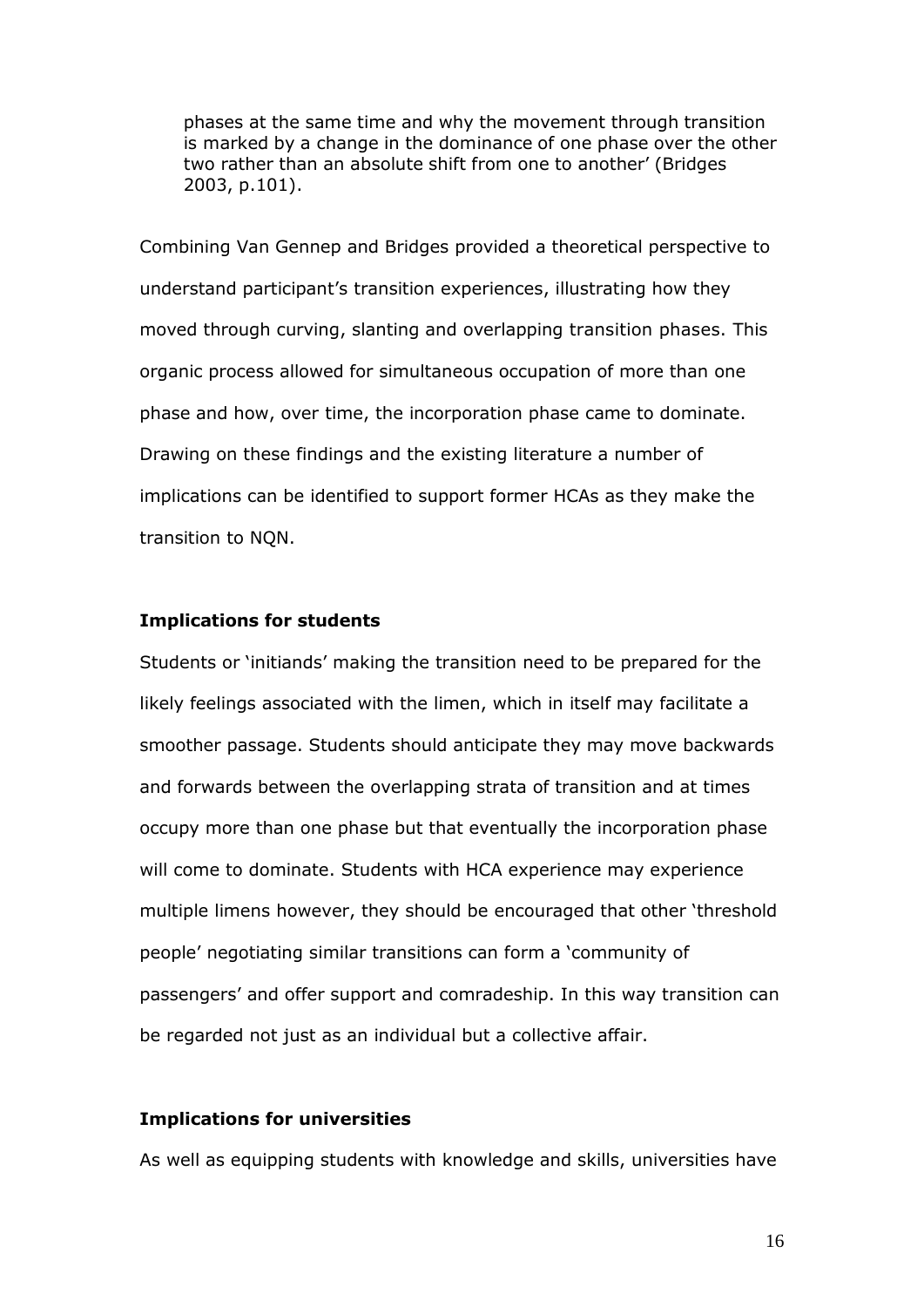a responsibility to prepare them for the experience of transition. Preparing students to manage the dual roles of being both student and HCA and the associated changes in identities and relationships with colleagues and peers, should be built into the curriculum (Hasson et al. 2013a and 2013b, Thomas et al. 2012.). Preparing for the realities of practice is also crucial to the experience of transition (Newton and McKenna 2007). If the reality of registered practice is different to what is taught in universities, then it is likely that attrition from the profession will continue to be a cause for concern (Wilson et al. 2011). Universities and regulatory bodies need to ensure that curricula equip nurses for the *actual* practice of being a qualified nurse. This requires close partnership working between universities and practice settings (Kenny et al. 2012).

#### **Implications for practice**

The practice environment is of central importance as a site of learning both in pre- and post-registration education. These environments need to be fully committed to being learning organisations, cultivating creative learning opportunities, teaching and assessing students, and supporting them. Following qualification, they are responsible for supporting NQNs, building confidence, developing their knowledge and skills. Preceptorship is a crucial part of this support (Robinson and Griffiths 2009) and needs to be structured, systematic, and embedded in organisational culture. Preceptors need to have a clear understanding of the needs of NQNs, including those who were previously HCAs.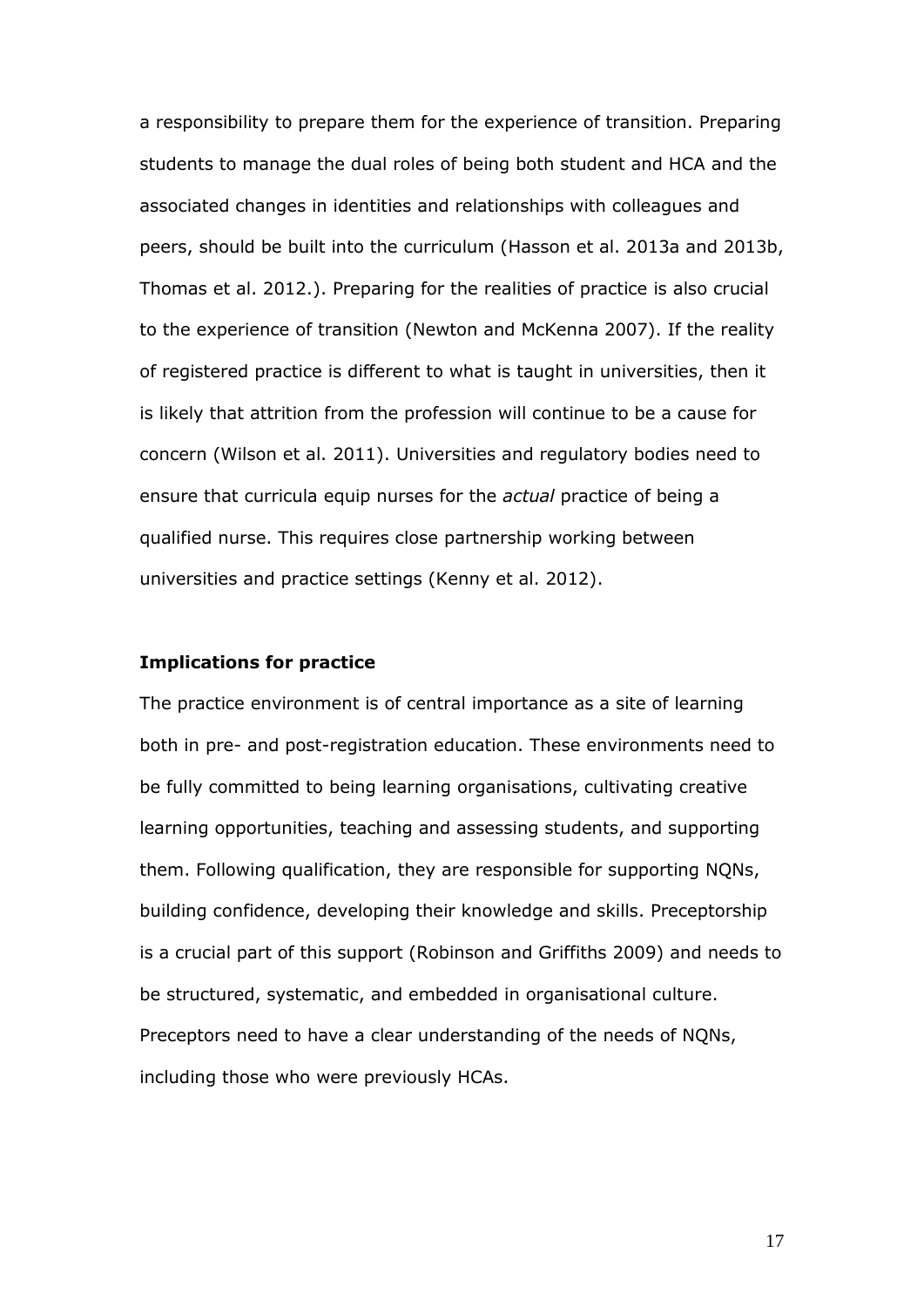#### **CONCLUSION**

#### **Limitations**

This was a small scale project with a self-selecting sample and caution must be exercised with respect to generalisation. Face-to-face interviews may have facilitated richer data but despite our use of telephone interviews participants appeared eager to talk about their experiences and were pleased to have the opportunity to reflect on their first months as registered nurses.

#### **Further research**

This project has highlighted potential areas for further nurse education research in the UK and internationally. Replication of the study with a larger sample would test the validity of the themes identified and the utility of using Van Gennep and Bridges in this way. A longitudinal approach to data collection prior to, during and after the transition to NQN could also be adopted. More systematic exploration of the influence of employment as an HCA or other more general health-related roles (Phillips et al. 2012) on the experience of transition would also be helpful, as well as investigating the role preceptorship plays in providing structure during transition.

#### **Final thoughts**

In the context of continuing pressures on health services internationally, investing in the support of newly qualified staff is paramount. As more students come into nursing with previous HCA experience or remain in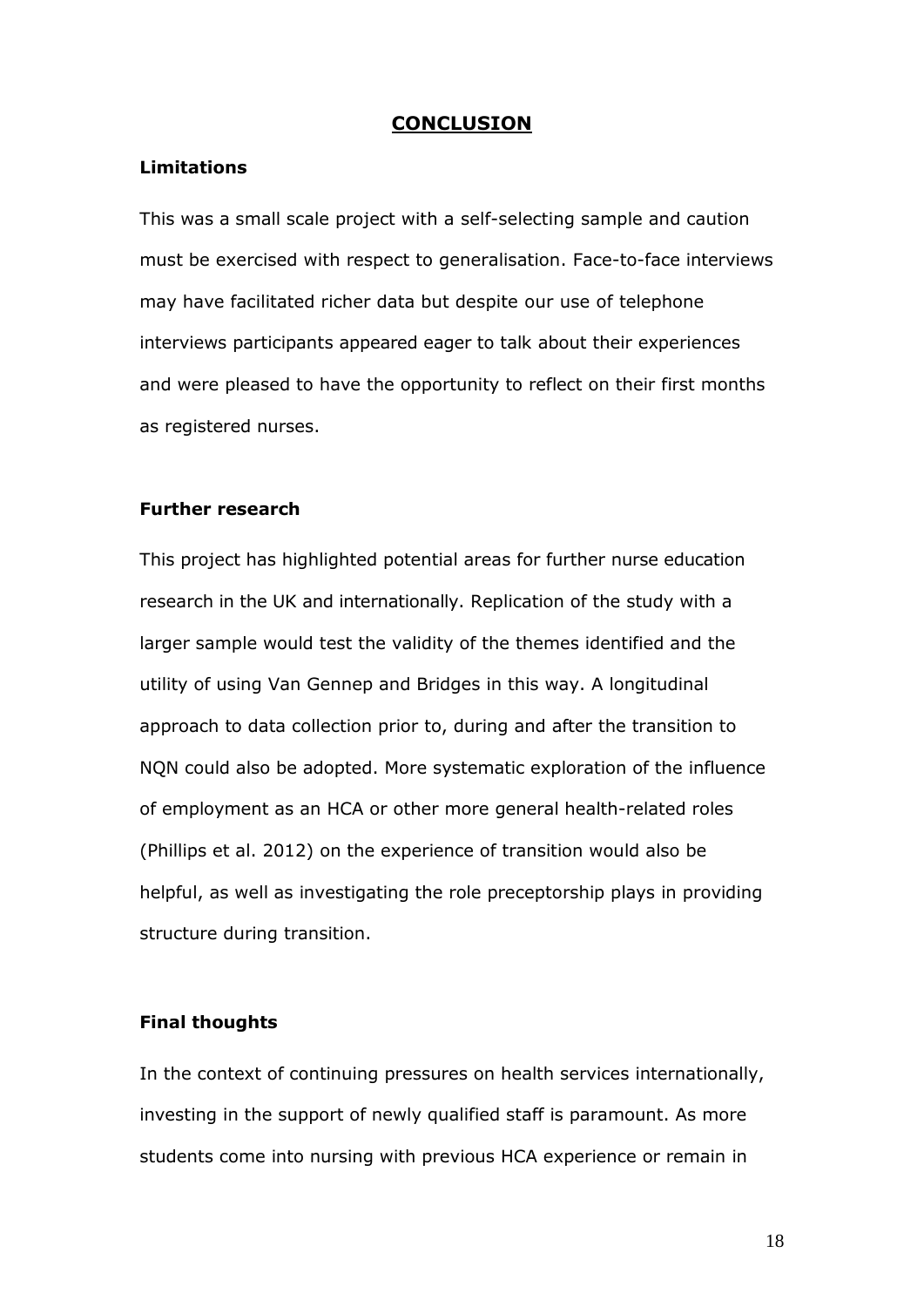HCA employment throughout their programmes it is important to have a better understanding of the impact this experience might have on their practice as nurses and that higher education and practice work together to ensure their particular needs are recognised and addressed.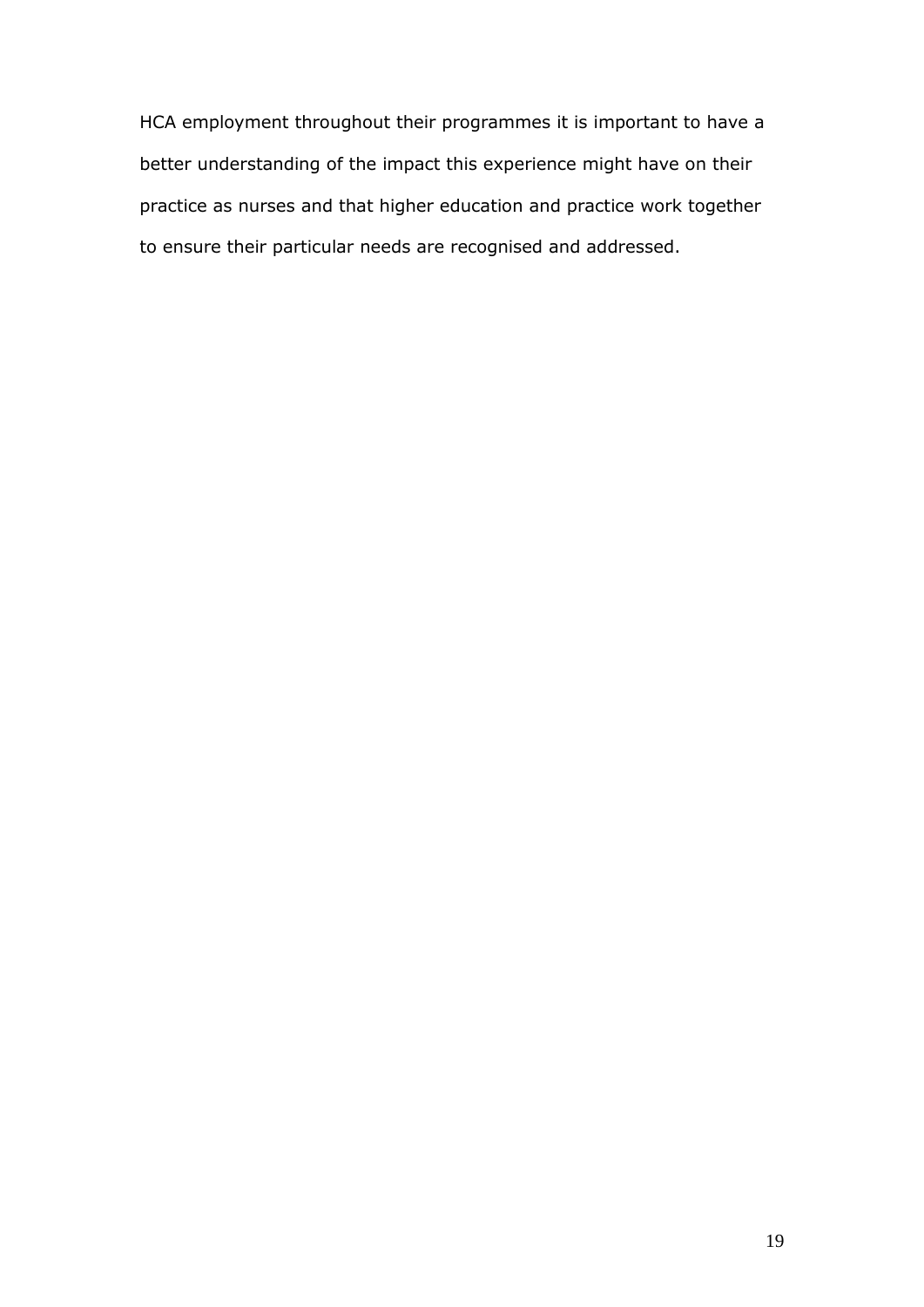#### **REFERENCES**

Banks P, Roxburgh M, Kane H, Lauder W, Jones M, Kydd A & Atkinson J (2011) Flying Start NHS<sub>TM</sub>: Easing the transition from student to registered health professional. *Journal of Clinical Nursing* **20**, 3567-3576.

Brennan G & McSherry R (2007) Exploring the transition and professional socialisation from health care assistant to student nurse. *Nurse Education in Practice* **7**, 206-214.

Bridges W (2003) *Managing transitions. Making the most of*  change (2<sup>nd</sup> edn). Nicholas Brealey Publishing, London.

Department of Health (2013) *Delivering high quality, effective, compassionate care: Developing the right people with the right skills and the right values. A mandate from the Government to Health Education*  England, April 2013 to March 2015. Department of Health, London.

Duchscher JB (2008) A Process of Becoming: The Stages of New Nursing Graduate Professional Role Transition. *The Journal of Continuing Education in Nursing* **39** (10), 441-450.

Duchscher JEB (2009) Transition shock: the initial stage of the role adaptation for newly graduated Registered Nurses. *Journal of Advanced Nursing* **65** (5), 1103-1113.

Feng R-F & Tsai Y-F (2012) Socialisation of new graduate nurses to practising nurses. *Journal of Clinical Nursing* **21**, 2064-2971.

Francis R (2013) *The Report of the Mid Staffordshire NHS Foundation Trust Public Inquiry*. The Stationery Office, London.

Gardiner I & Sheen J (2016) Graduate nurse experiences of support: A review. *Nurse Education Today* **40**, 7-12.

Gould D, Carr G & Kelly, D (2006) Seconding healthcare assistants to a pre- registration nursing course. Role transition to qualified practitioner. *Journal of Research in Nursing* **11** (6), 561-572.

Hasson F, McKenna HP & Keeney S (2013a) A qualitative study exploring the impact of student nurses working part time as a health care assistant. *Nurse Education Today* **33** (8), 873-879.

Hasson F, McKenna HP & Keeney S (2013b) Perceptions of the unregistered healthcare worker's role in pre-registration student nurses' clinical training. *Journal of Advanced Nursing* **69** (7), 1618-1629.

Health Education England (2015) *Raising the Bar. Shape of Caring: A review of the future education and training of registered nurses and care assistants.* Health Education England and the Nursing and Midwifery Council, London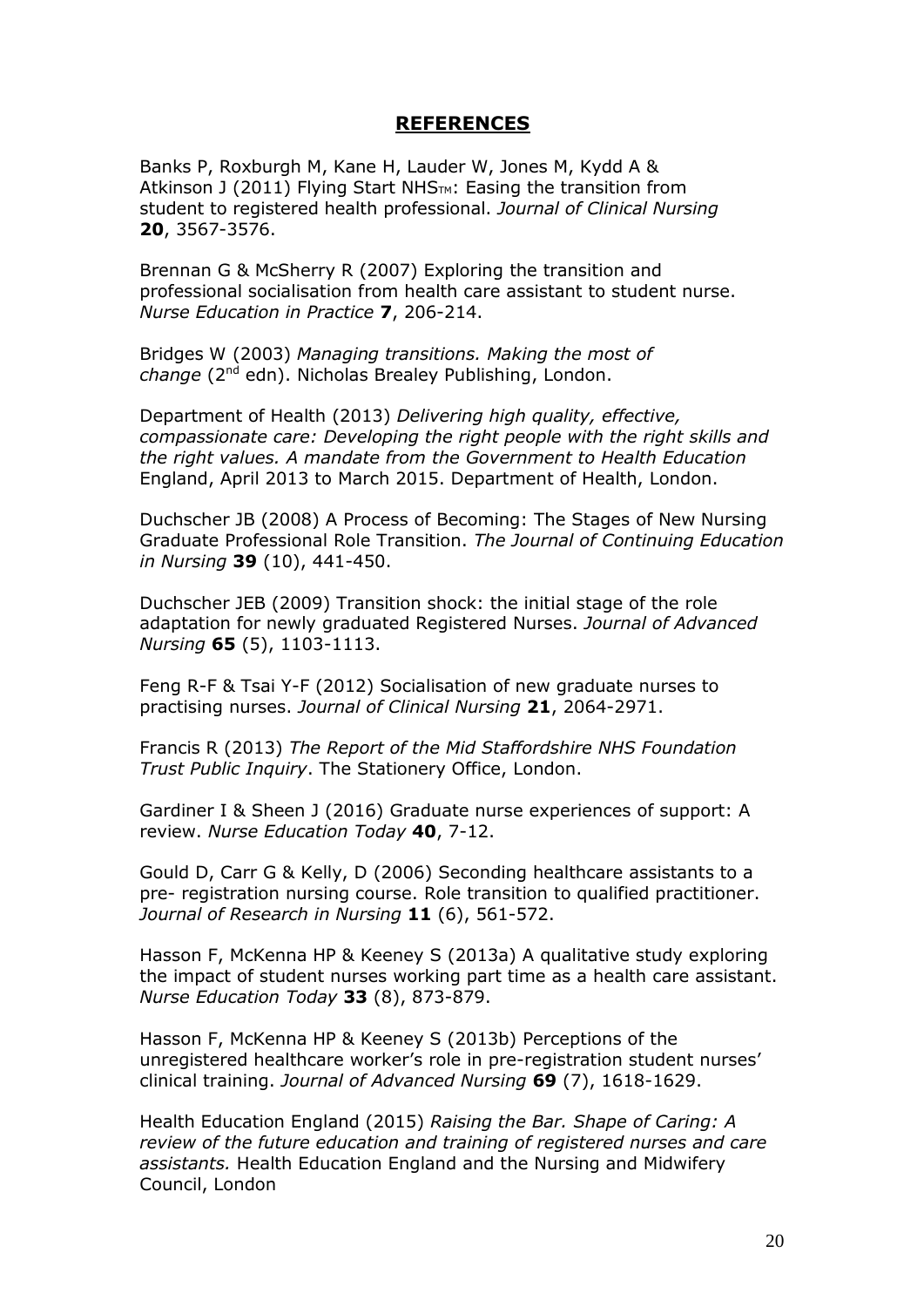Higgins G, Spencer RL & Kane R (2010) A systematic review of the experiences and perceptions of the newly qualified nurse in the United Kingdom. *Nurse Education Today* **30**, 499-508.

Kenny A, Nankervis K, Kidd T & Connell S (2012) Models of nursing student employment: An Australian action research study. *Nurse Education Today* **32**, 600-605.

Keogh B (2013) *Review into the Quality of Care and Treatment Provided by 14 Hospital Trusts in England: Overview Report*, NHS England, London.

Lee T-Y, Tzeng W-C, Lin C-H & Yeh M-L (2009) Effects of a preceptorship programme on turnover rate, cost, quality and professional development. *Journal of Clinical Nursing* **18** (8), 1217- 1225.

Newton JM & McKenna L (2007) The transitional journey through the graduate year: A focus group study. *International Journal of Nursing Studies* **44**, 1231-1237.

Phillips C, Kenny A, Smith C & Esterman A (2012) Pre-registration paid employment choice: The views of newly qualified nurses. *Nurse Education Today* **32**, 10-14.

Phillips C, Kenny A, Esterman A & Smith C (2014) Does the choice of preregistration paid employment impact on graduate nurse transition: An Australian study. *Nurse Education Today* **34**, 532-537.

Robinson S & Griffiths P (2009) *Scoping review. Preceptorship for newly qualified nurses: impacts, facilitators and constraints*. National Nursing Research Unit, King's College London, London.

Royal College of Nursing (2012) *Quality with Compassion. The Future of nursing education. Report of the Willis Commission on Nursing Education*. RCN, London.

Rush, KL, Adamack M, Gordon J, Lilly M & Janke R (2013) Best practices of formal new graduate transition programs: An integrative review. *International Journal of Nursing Studies* **50**, 345-356.

Teoh YTE, Pua LH & Chan CF (2013) Lost in transition – A review of qualitative literature of newly qualified Registered Nurses' experiences in their transition to practice journey. *Nurse Education Today* **33**, 143-147.

Thomas J, Jack BA & Jinks AM (2012) Resilience to care: A systematic review and meta-analysis of the qualitative literature concerning experiences of student nurses in adult hospital settings in the UK. *Nurse Education Today* **32**, 657-664.

Turner V (1977) Variations on a theme of liminality. In: Moore SF & Myerhoff BG (Eds.) *Secular Ritual*. Van Gorcum, Amsterdam, pp.36